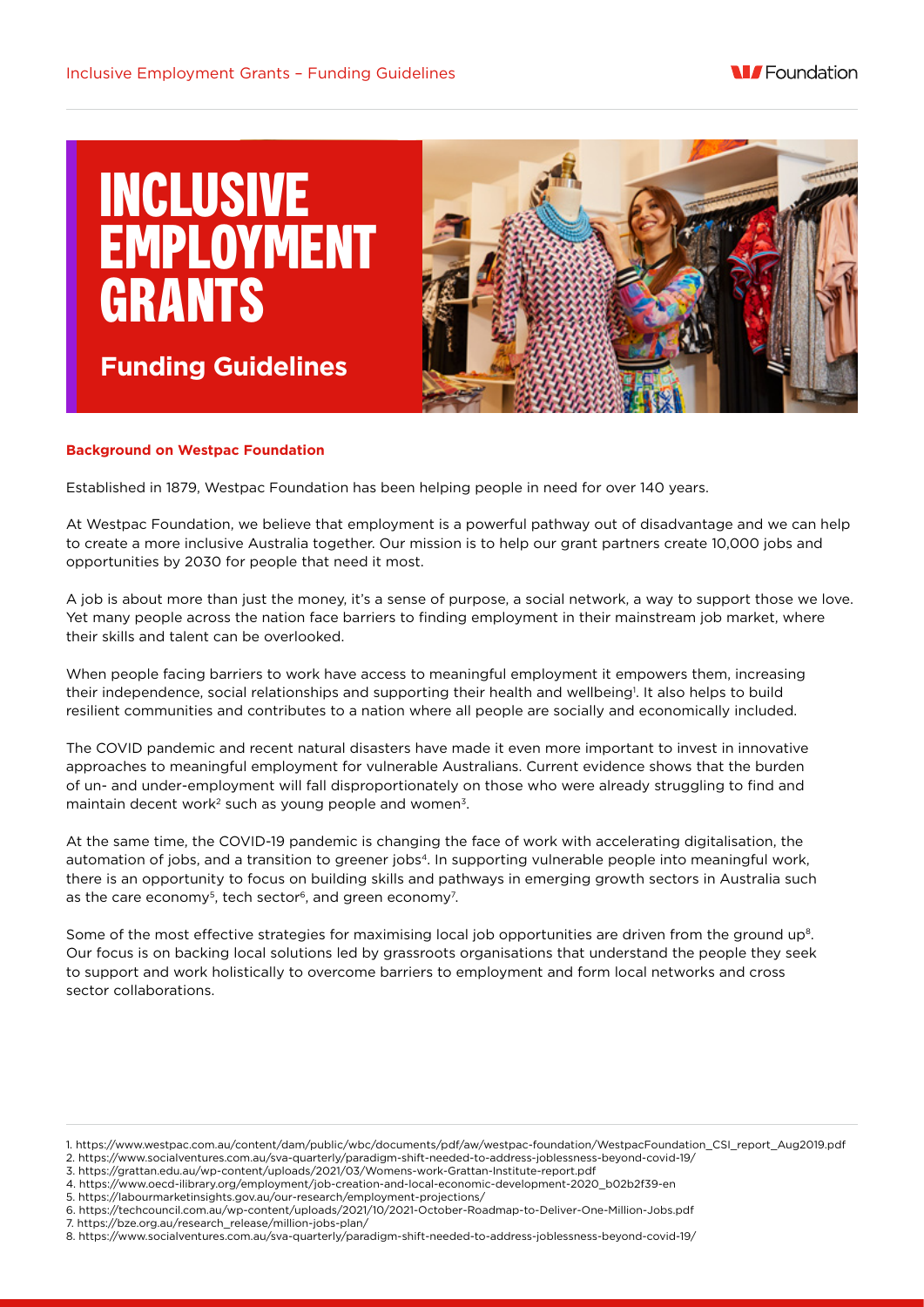## **The Inclusive Employment Program**

The **Inclusive Employment Program** is designed to support small and local community organisations and social enterprises that are creating jobs and training opportunities for individuals and communities experiencing disadvantage.

The grants seek to support innovative, collaborative and place-based approaches by organisations building a more inclusive economy and resilient communities in response to the significant impacts across Australia of COVID, the changing nature of work, and climate change.

**Up to 40 two-year grants of \$50K** will focus on building the capacity of community organisations and social enterprises to generate meaningful employment outcomes, as well as increase their sustainability, and potential to scale for greater impact in priority areas such as:

- **Supporting organisations in rural and regional communities** to create greater economic diversification.
- Jobs and skills in the green economy and other emerging and growth industries such as **technology** and the **care economy.**
- Programs that build **job-ready skills and career pathways** for people overcoming barriers to work.
- **First Nations enterprises** that support local economic participation and connection to country.

Grant partners will also receive non-financial support including being matched with a Westpac Community Ambassador to help access a broad range of networking, leadership, business strategy, governance and financial capability programs.

The two-year grant will also be the subject of an **impact study** and grant partners will be supported to build their capacity to measure and report on a range of key inclusive and sustainable employment outcomes.

## **Eligibility**

- **1. Your organisation's activities are primarily aimed at addressing social disadvantage and improving social inclusion for individuals within our target group(s), in at least one of the following ways:**
- Training opportunities
- Employment opportunities
- **2. Your organisation is creating quality training and/or job outcomes for one or more of the Foundation's target groups:**
- First Nations Australians
- Refugee & asylum seekers
- Women at risk
- Youth at risk (>15 years of age)
- People who are homeless or at risk of homelessness
- People who have experienced family or domestic violence
- People living with a disability (including carers)
- People living with a mental health issue (including carers)
- Long term unemployed
- **3. Your organisation is registered in Australia as a not-for-profit and endorsed by the Australian Taxation Office as holding Deductible Gift Recipient Item (1) Status.** (To determine if your organisation has DGR Item 1 Status, enter your organisation's ABN into the [ABN Lookup tool on the Australian Business Register](https://abr.business.gov.au/Tools/AbnLookup). Exceptions will be considered on a case by case basis if your organisation has an existing auspicing arrangement in place.
- **4. Your organisation's most recent revenue submitted to ACNC for the last financial year is between \$50,000 and \$5 million.**